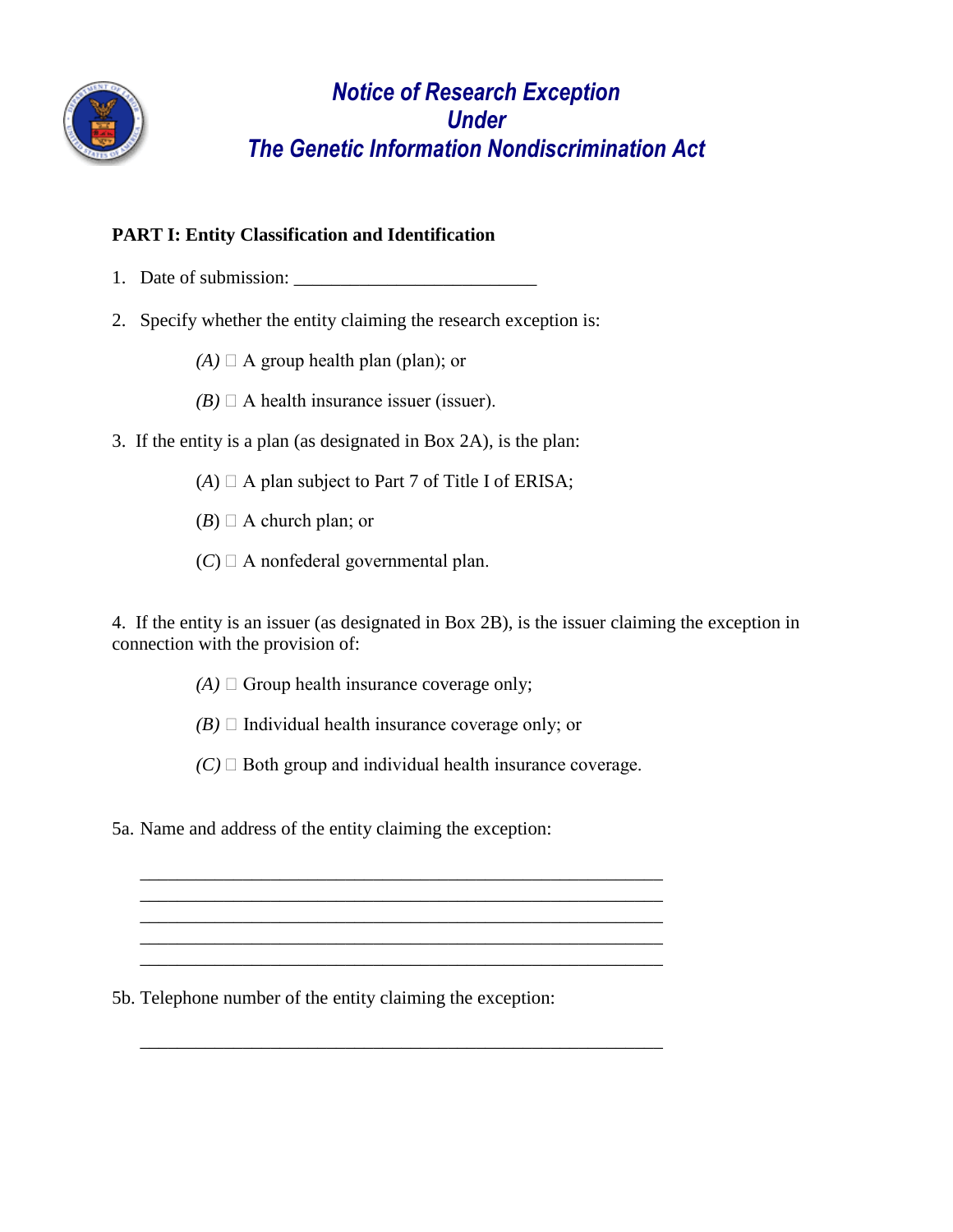5c. Employer Identification Number (EIN) of the entity claiming the exception:

5d. If the entity is a plan (as designated in Box 2A), specify plan number:

\_\_\_\_\_\_\_\_\_\_\_\_\_\_\_\_\_\_\_\_\_\_\_\_\_\_\_\_\_\_\_\_\_\_\_\_\_\_\_\_\_\_\_\_\_\_\_\_\_\_\_\_\_\_\_\_

 $\overline{\phantom{a}}$  ,  $\overline{\phantom{a}}$  ,  $\overline{\phantom{a}}$  ,  $\overline{\phantom{a}}$  ,  $\overline{\phantom{a}}$  ,  $\overline{\phantom{a}}$  ,  $\overline{\phantom{a}}$  ,  $\overline{\phantom{a}}$  ,  $\overline{\phantom{a}}$  ,  $\overline{\phantom{a}}$  ,  $\overline{\phantom{a}}$  ,  $\overline{\phantom{a}}$  ,  $\overline{\phantom{a}}$  ,  $\overline{\phantom{a}}$  ,  $\overline{\phantom{a}}$  ,  $\overline{\phantom{a}}$ 

\_\_\_\_\_\_\_\_\_\_\_\_\_\_\_\_\_\_\_\_\_\_\_\_\_\_\_\_\_\_\_\_\_\_\_\_\_\_\_\_\_\_\_\_\_\_\_\_\_\_\_\_\_\_\_\_

\_\_\_\_\_\_\_\_\_\_\_\_\_\_\_\_\_\_\_\_\_\_\_\_\_\_\_\_\_\_\_\_\_\_\_\_\_\_\_\_\_\_\_\_\_\_\_\_\_\_\_\_\_\_\_\_

\_\_\_\_\_\_\_\_\_\_\_\_\_\_\_\_\_\_\_\_\_\_\_\_\_\_\_\_\_\_\_\_\_\_\_\_\_\_\_\_\_\_\_\_\_\_\_\_\_\_\_\_\_\_\_\_

#### **PART II: Research Project Information**

6. Title of the research project:

7. Name of the principal investigator:

8. Research project number (if available):

### **Part III: Attestation of Compliance with the Requirements of the Research Exception**

*With respect to the research project described in Part II, I attest that the following is true:* 

 *(i) The research complies with 45 CFR part 46 or equivalent federal regulations and applicable State or local law or regulations for the protection of human subjects in research; (ii) each request of a participant or beneficiary (or in the case of a minor child, the legal guardian of such beneficiary) to undergo genetic testing as part of the research will be made in writing and clearly indicate that compliance with the request is voluntary and that noncompliance will have no effect on eligibility for benefits or premium or contribution amounts; and (iii) no genetic information collected or acquired through this research will be used for underwriting purposes.* 

*Under penalty of perjury, I declare that I have examined this notice, including any accompanying attachments, and to the best of my knowledge and belief, it is true and correct. Under penalty of perjury, I also declare that this notice is complete.* 

\_\_\_\_\_\_\_\_\_\_\_\_\_\_\_\_\_\_\_\_\_\_\_\_\_\_\_\_\_\_\_\_\_\_\_\_\_\_\_\_\_\_\_\_\_\_\_\_\_\_\_\_\_\_\_\_ \_\_\_\_\_\_\_\_\_\_\_\_\_\_\_\_\_\_\_\_\_\_\_\_\_\_\_\_\_\_\_\_\_\_\_\_\_\_\_\_\_\_\_\_\_\_\_\_\_\_\_\_\_\_\_\_

\_\_\_\_\_\_\_\_\_\_\_\_\_\_\_\_\_\_\_\_\_\_\_\_\_\_\_\_\_\_\_\_\_\_\_\_\_\_\_\_\_\_\_\_\_\_\_\_\_\_\_\_\_\_\_\_

\_\_\_\_\_\_\_\_\_\_\_\_\_\_\_\_\_\_\_\_\_\_\_\_\_\_\_\_\_\_\_\_\_\_\_\_\_\_\_\_\_\_\_\_\_\_\_\_\_\_\_\_\_\_\_\_

| Signature: |  |
|------------|--|
|            |  |

Type or print name, address, and telephone number: